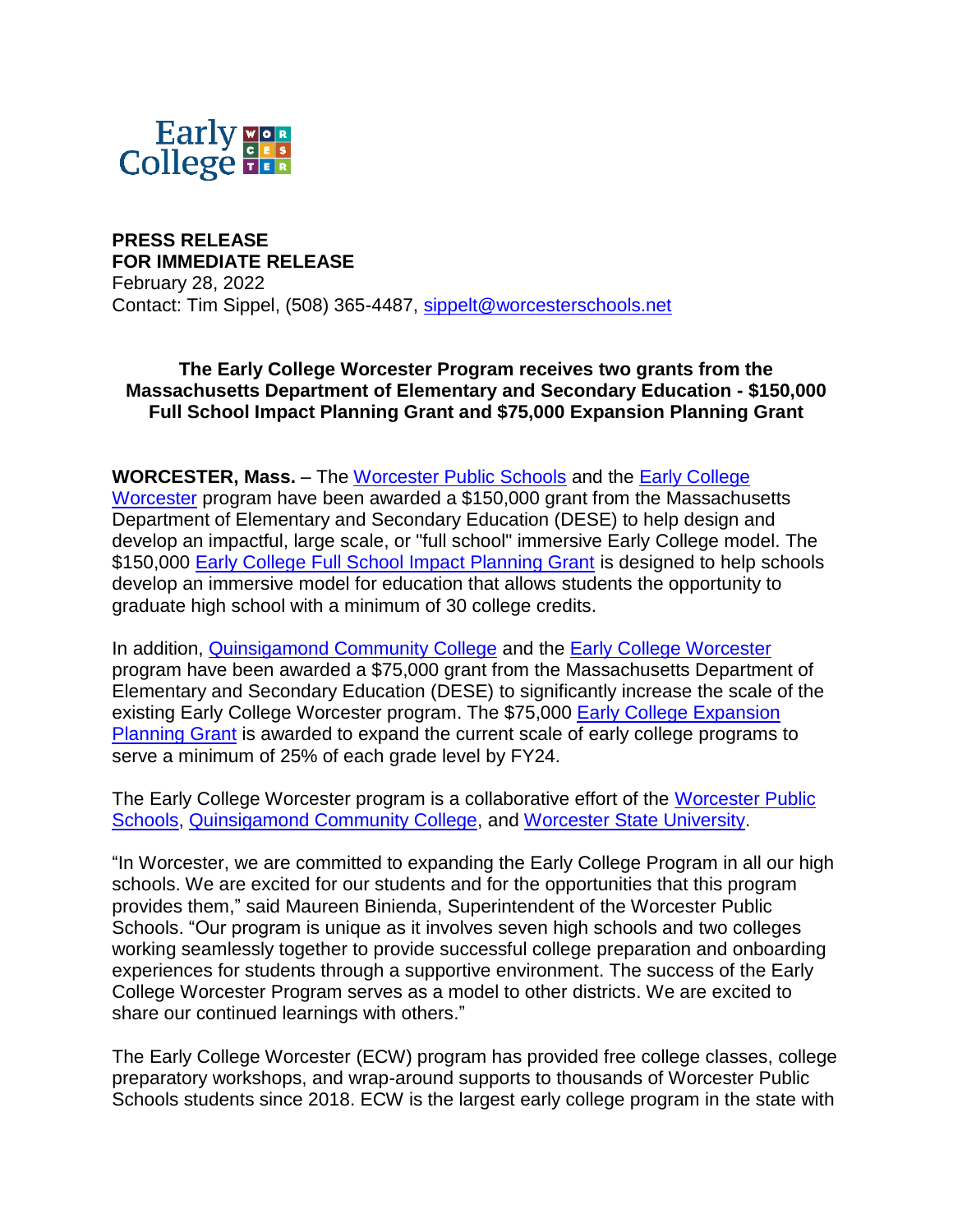over 2,000 students to date. The Full School Impact Planning Grant will allow the Early College Worcester program to work with the school and broader community so that students at [Claremont Academy](https://worcesterschools.org/school/claremont-academy/) have an opportunity to earn a minimum of 30 college credits while satisfying their MassCore/high school graduation requirements. Existing Early College Worcester programming will continue to be offered to all students in the Worcester Public Schools and expanded thanks to the Expansion Planning Grant.

"I want to congratulate the Worcester Public Schools and the Early College Worcester Program on receiving not one, but two grants. Early college programs prepare students for higher education, increase attendance rates, and even decrease the cost of a bachelors or associates degree," said Mayor Joseph M. Petty. "This is an important tool in the tool box as we look for more students to matriculate into higher education. Congratulations to Worcester State University and Quinsigamond Community College. I'm looking forward to seeing these grants in action in the years to come."

"We are excited to expand our partnership with the Worcester Public Schools and Quinsigamond Community College to provide greater access to the students of the Worcester Public Schools," said Barry M. Maloney, President of Worcester State University. "Early College Worcester offers WPS high school students the ability to succeed in college classes in a supportive environment, which builds students' confidence, reduces the overall cost of higher education, and engages the Worcester community."

"The Early College Worcester program has been providing WPS students college readiness opportunities such as college credit course offerings, support services, and career awareness. This program has already made college a reality for many Worcester students, particularly those historically under-privileged and under-served. This new innovative, immersive Early College model will now take the Early College Worcester program to the next level," said QCC President Luis G. Pedraja, Ph.D. "Expanding our existing Early College model enables more students to realize their dreams of a better life through higher education. This helps our students, their families, and our community. "

"I am very excited about this grant and the opportunities it will extend to our students here at Claremont Academy," said Angela Plant, Principal of Claremont Academy. "I look forward to working with our school community, families, pre-existing partners and new partners to strengthen the pathway to college and career."

To learn more about the Early College Worcester program and the exciting early college work in Worcester, please visit [earlycollegeworcester.org.](https://www.earlycollegeworcester.org/)